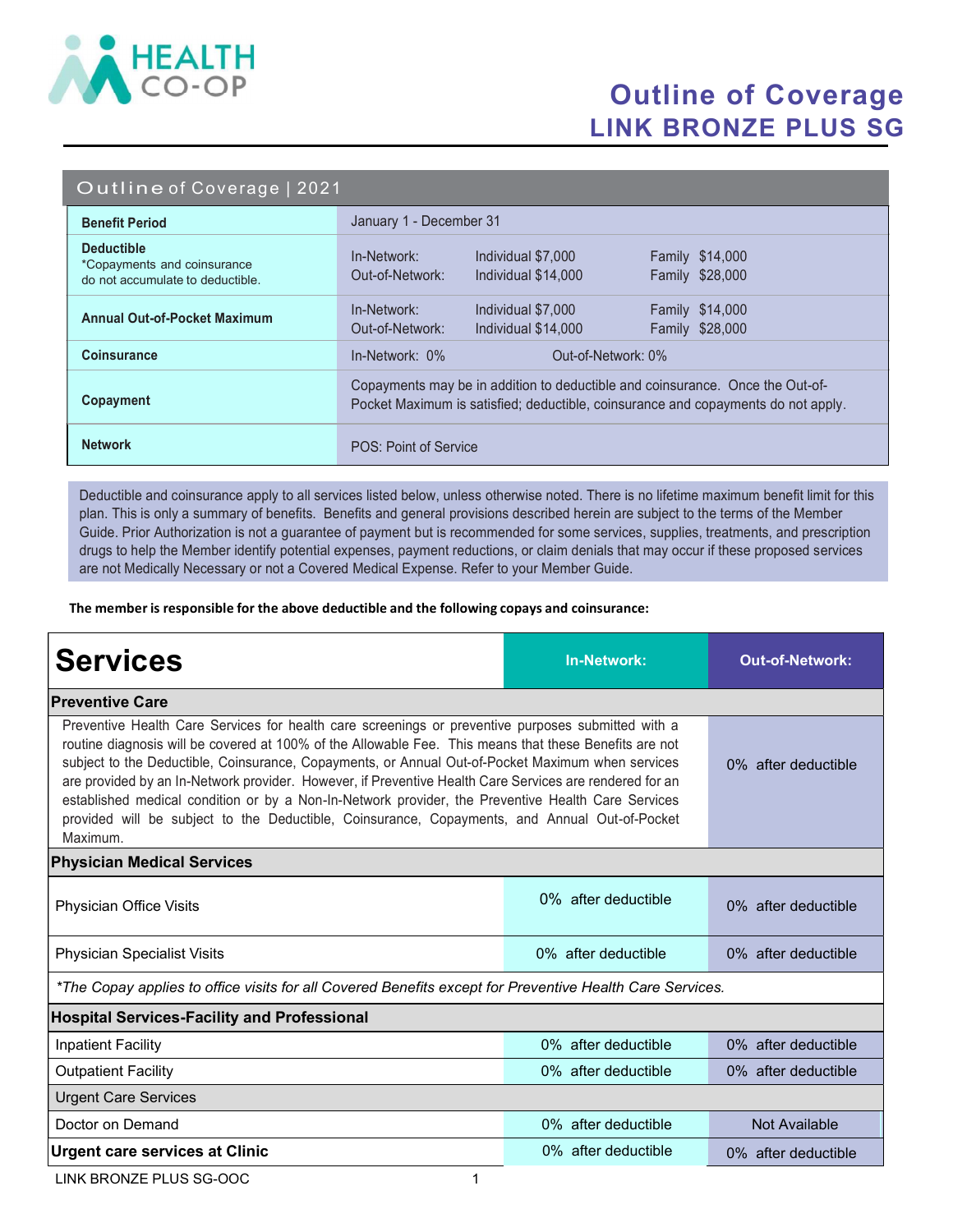| <b>Services</b>                                                                                                                                                            | <b>In-Network:</b>  | <b>Out-of-Network:</b> |  |  |
|----------------------------------------------------------------------------------------------------------------------------------------------------------------------------|---------------------|------------------------|--|--|
| <b>Emergency Room Services</b>                                                                                                                                             |                     |                        |  |  |
| Emergency room visits                                                                                                                                                      | 0% after deductible | 0% after deductible    |  |  |
| <b>Prescription Drugs Benefit</b>                                                                                                                                          |                     |                        |  |  |
| <b>Retail Pharmacy Benefit (30-day supply)</b>                                                                                                                             |                     |                        |  |  |
| Preferred Generic Drugs (Tier 1)                                                                                                                                           | 0% after deductible | 0% after deductible    |  |  |
| Non-Preferred Generic & Preferred Brand Drugs (Tier 2)                                                                                                                     | 0% after deductible | 0% after deductible    |  |  |
| Non-Preferred Brand Drugs (Tier 3)                                                                                                                                         | 0% after deductible | 0% after deductible    |  |  |
| Specialty Drugs (Tier 4)                                                                                                                                                   | 0% after deductible | 0% after deductible    |  |  |
| If you choose a higher Tier drug when a lower Tier drug is available, you must pay an ancillary charge in addition to the<br>deductible and/or coinsurance, as applicable. |                     |                        |  |  |
| Mail Order Maintenance (90-day supply)                                                                                                                                     |                     |                        |  |  |
| Preferred Generic Drugs (Tier 1)                                                                                                                                           | 0% after deductible | 0% after deductible    |  |  |
| Non-Preferred Generic & Preferred Brand Drugs (Tier 2)                                                                                                                     | 0% after deductible | 0% after deductible    |  |  |
| Non-Preferred Brand Drugs (Tier 3)                                                                                                                                         | 0% after deductible | 0% after deductible    |  |  |
| Specialty Drugs (Tier 4)<br>(31 Day Supply Only)                                                                                                                           | Not Available       | <b>Not Available</b>   |  |  |
| If you choose a higher Tier drug when a lower Tier drug is available, you must pay an ancillary charge in addition to the<br>deductible and/or coinsurance, as applicable. |                     |                        |  |  |
| <b>Mental Health/Chemical Dependency Services</b><br>Inpatient/other Outpatient Facility Services                                                                          |                     |                        |  |  |
|                                                                                                                                                                            | 0% after deductible | 0% after deductible    |  |  |
| <b>Office Visit</b>                                                                                                                                                        | 0% after deductible | 0% after deductible    |  |  |
| Other Covered Services (This is not a complete list. Check your policy or plan document for other covered services<br>and your costs for these services.)                  |                     |                        |  |  |
| Chiropractic Care-Maximum Number of Office Visits per Calendar<br>Year - 20 visits                                                                                         | 0% after deductible | 0% after deductible    |  |  |
| <b>Convalescent Home Services</b><br>Maximum Number of Days per Calendar Year-60 days                                                                                      | 0% after deductible | 0% after deductible    |  |  |
| <b>Durable Medical Equipment</b><br>Rental (up to the purchase price), Purchase and Repair and<br>Replacement of Durable Medical Equipment.                                | 0% after deductible | 0% after deductible    |  |  |
| <b>Laboratory Services</b>                                                                                                                                                 | 0% after deductible | 0% after deductible    |  |  |
| <b>Transplant Services</b>                                                                                                                                                 | 0% after deductible | 0% after deductible    |  |  |
| \$100 reimbursement to apply to exam, cleaning and<br>Dental Exam, Cleaning, Fluoride<br>fluoride once per year.                                                           |                     |                        |  |  |
| Vision Exam<br>\$60 reimbursement to apply to one routine exam per year.                                                                                                   |                     |                        |  |  |

This is a brief summary of benefits. Refer to your complete policy document for additional information or a further explanation of benefits, limitations, and exclusions.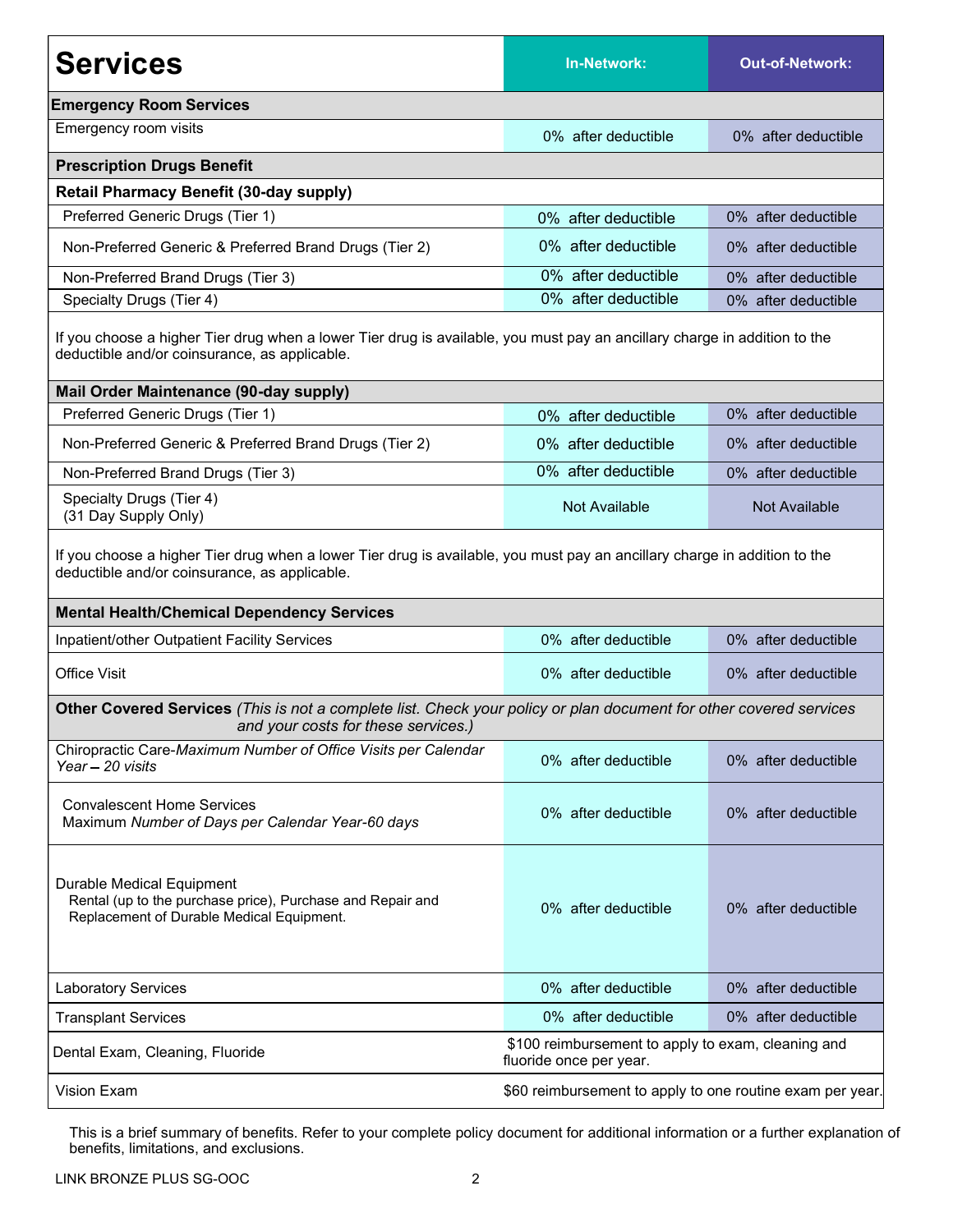# Additional Information

#### What is the annual deductible?

Your plan's deductible is the fixed dollar amount of Covered Medical Expenses that you must incur for certain Covered Benefits before MOUNTAIN HEALTH CO-OPbegins paying benefits for them. The Deductible must be satisfied each Calendar Year by each Covered Person, except as provided under "Family Deductible Limit" provision. The Deductible is shown in the Schedule of Benefits. Only the Allowable Fee for Covered Medical Expenses is applied to the Deductible. The following do not apply towards satisfaction of the Deductible: (1) services, treatments or supplies that are not covered under this Policy; and (2) amounts billed by Out-of-Network Providers, which include the Out-of-Network Provider Differential.

#### What is the annual out-of-pocket maximum?

The Annual Out-of-Pocket Maximum is the maximum amount that the Covered Person must pay every Calendar Year for Covered Medical Expenses incurred for Covered Benefits. The Annual Out-of-Pocket Maximum is shown in the Schedule of Benefits. It applies to all Covered Benefits except the Preventive Health Care Services Benefit.

The Annual Out-of-Pocket Maximum includes the following:

- 1. Calendar Year Deductible;
- 2. Copayments; and
- 3. Coinsurance.

When the Annual Out-of-Pocket Maximum is satisfied in the Calendar Year, we will then pay 100% of Covered Medical Expenses incurred for Covered Benefits for the remainder of that Calendar Year. The Annual Out-of-Pocket Maximum must be satisfied each Calendar Year.

The exception to this is in regard to out-of-network charges. The amount the plan pays for covered services is based on the allowed amount. If an out-of-network provider charges more than the allowed amount, you may have to pay the difference. For example, if an out-of-network hospital charges \$1,500 for an overnight stay and the allowed amount is \$1,000, you may have to pay the \$500 difference which does not apply to the deductible, coinsurance, or Out of Pocket Maximum. (This is called balance billing.)

#### Payments to providers

Payment to providers is based on the prevailing or contracted Mountain Health CO-OP fee allowance for covered services. Although In-Network Providers accept the fee allowance as payment in full, You will pay the most if you use an out-ofnetwork provider, and you might receive a bill from a provider for the difference between the provider's charge and what your plan pays (balance billing). Be aware, your network provider might use an out-of-network provider for some services (such as lab work). Check with your provider before you get services.

### Preauthorization

.

Coverage of certain medical services and surgical procedures requires a benefit determination by Mountain Health CO-OP before the services are performed. This process is called 'preauthorization'. Preauthorization is necessary to determine if certain services and supplies are covered under this plan, and if you meet the plan's eligibility requirements. You'll find the most current preauthorization list in your complete policy document.

### The Patient's right to know the costs of medical procedures.

The insured, or the insured's agent, may request an estimate of the member's portion of provider charges for any service or course of treatment that exceeds \$500. Mountain Health CO-OP shall make a good faith effort to provide accurate information based on cost estimates and procedure codes obtained by the insured from the insured's health care provider. The estimate may be provided in writing or electronically. It is not a binding contract between Mountain Health CO-OP and the member, and is not a guarantee that the estimated amount will be the charged amount, or that it will include charges for unforeseen conditions. Contact Customer Service at 1-855-447-2900 to request an estimate.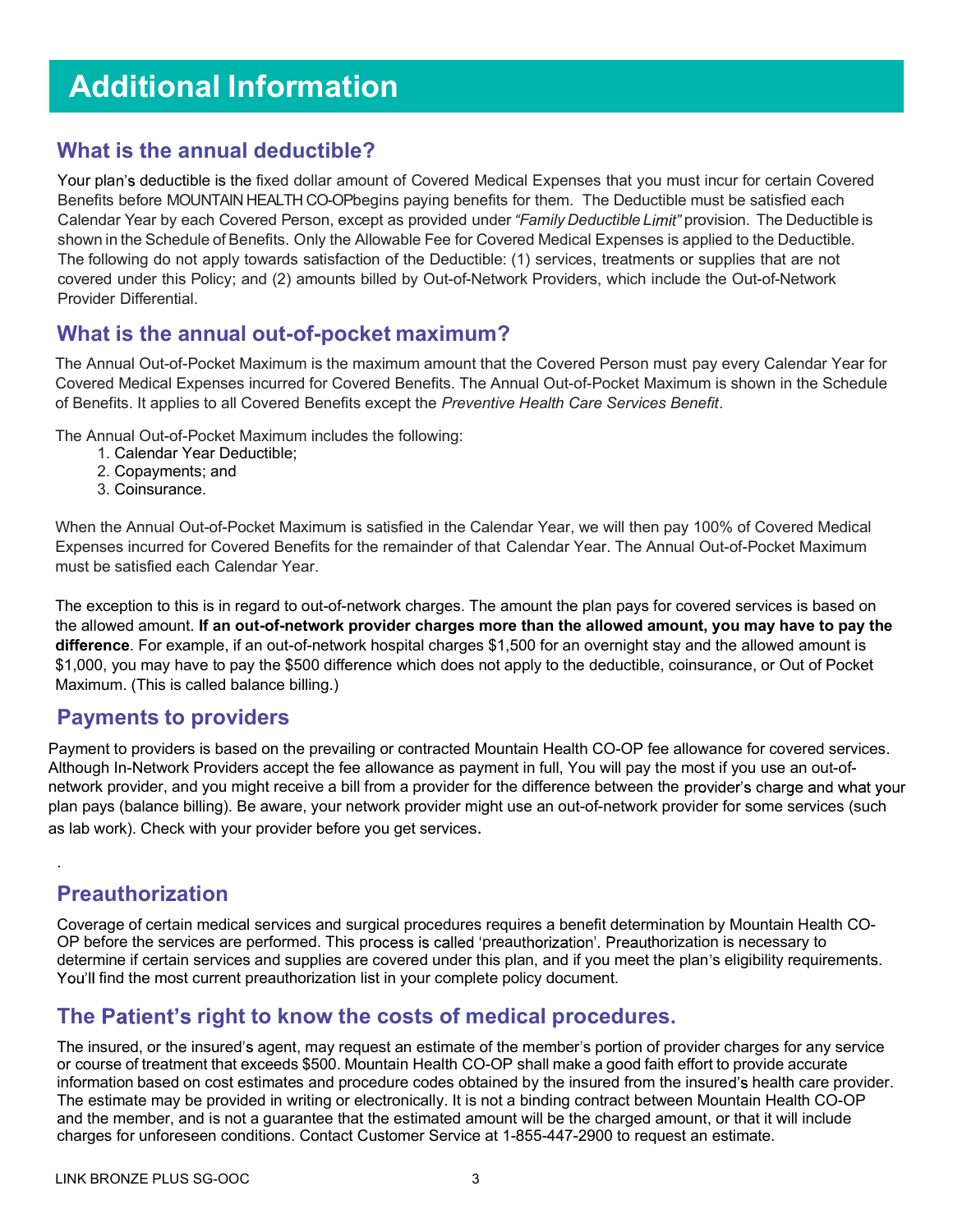## Provider Networks

Organization (PPO) (In-Network) - An innovative health care partnership developed by Mountain Health CO-OP and our Preferred Hospital Providers to offer health care services to Members at lower premiums. This network is composed of hospitals or surgery centers across the state that accept lower payments for each hospital or surgery center service or inpatient stay.

Participating Providers accept the MOUNTAIN HEALTH CO-OP allowable fee, in addition to the deductible, coinsurance and copayment, as payment in full for covered services. These providers will submit claims for you, and Mountain Health CO-OP will pay the participating provider directly. There is no billing to you over your deductible, coinsurance and copayment.

Nonparticipating Provider (Out-of-Network) - Nonparticipating Providers have not contracted with MOUNTAIN HEALTH CO-OP to provide services at negotiated rates, and your out of pocket expenses can be significantly higher. Nonparticipating providers are under no obligation to submit claims for you. You may receive payment for claims received from a nonparticipating provider.

If a Primary Care Provider (PCP), Primary Care Provider Specialist (PCPS), Common Specialty Care Provider (CSCP) or a Less Common Sub-Specialty Care Provider (LCSP) is not located within 60 miles, the member can go outside of the 60 miles to a network Provider (an authorization may be required.) Mountain Health CO-OP will pay as participating and the member may be balanced billed. If the member sees a provider outside of that 60 miles and the provider is not in network the benefits will go towards the out-of-network deductible and out-of-pocket maximum.

Out-of-network emergency room services to treat an emergency medical condition are reimbursed as if obtained innetwork, if an in-network emergency room cannot be reasonably reached. An emergency medical condition means a medical condition manifesting itself by acute symptoms of sufficient severity (including severe pain) so that a prudent layperson, who possesses an average knowledge of health and medicine, could reasonably expect the absence of immediate medical attention to result in a condition that places the health of the individual in serious jeopardy, would result in serious impairment to bodily functions, or serious dysfunction of any bodily organ or part; or with respect to a pregnant woman having contractions, that there is inadequate time to safely transfer the woman to another hospital for delivery or that a transfer may pose a threat to the health or safety of the woman or the fetus.

Finding Participating Providers–To locate Participating Providers and PPO hospitals and surgery centers in Montana check our on-line provider directory at www.Mountain Health CO-OP.coop/provider-finder/ or contact Customer Service at 1-855-447-2900. Be sure to have your health plan identification number available when you call.